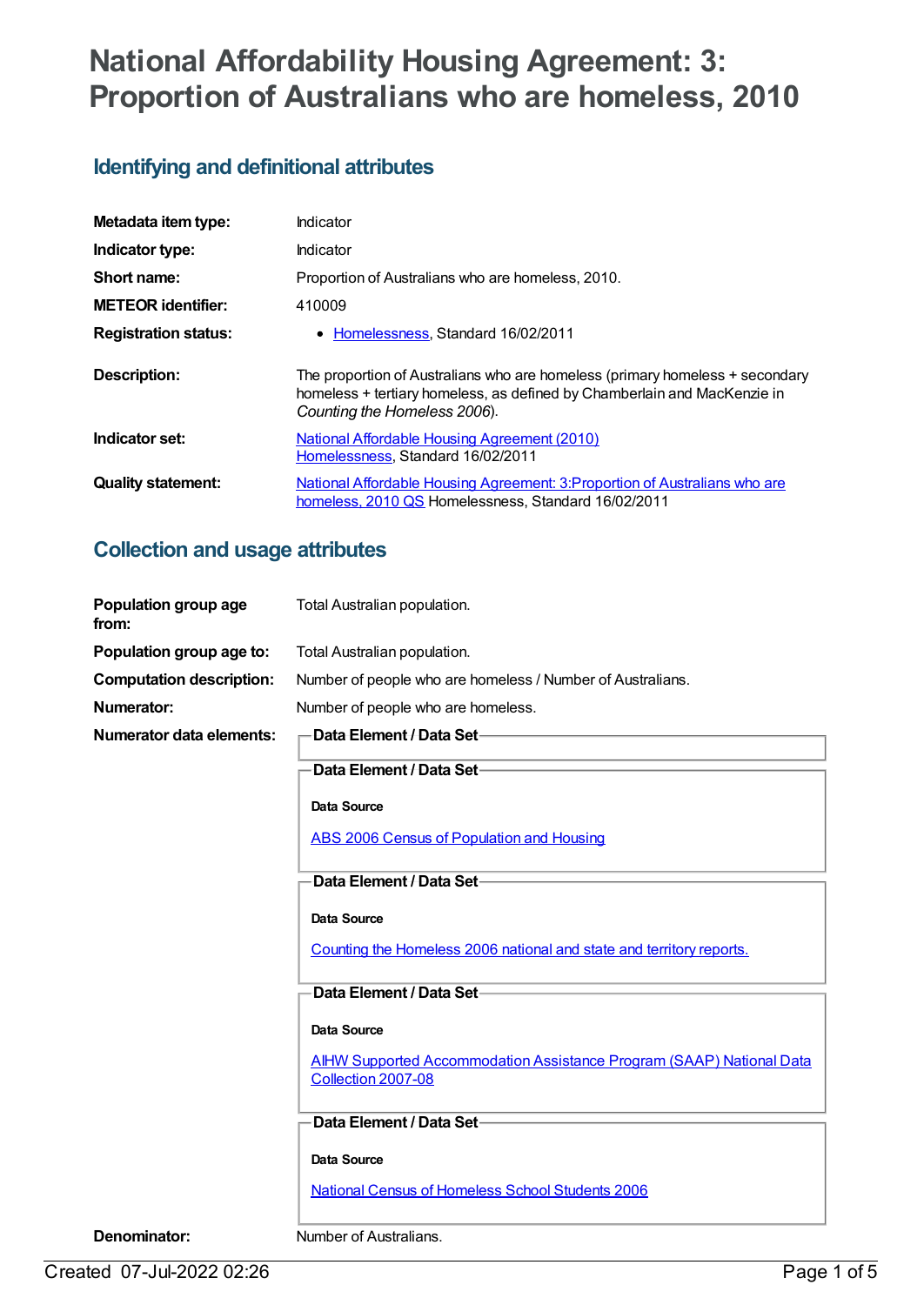| <b>Denominator data</b>                 | Data Element / Data Set-                                                                                                                                                           |
|-----------------------------------------|------------------------------------------------------------------------------------------------------------------------------------------------------------------------------------|
| elements:                               |                                                                                                                                                                                    |
|                                         | Person-area of usual residence, geographical location code (ASGC 2006)<br><b>NNNNN</b>                                                                                             |
|                                         | Data Source                                                                                                                                                                        |
|                                         | ABS 2006 Census of Population and Housing                                                                                                                                          |
| <b>Disaggregation data</b><br>elements: | Data Element / Data Set-                                                                                                                                                           |
|                                         | Data Element                                                                                                                                                                       |
|                                         | Homelessness three tier classification and definition of homelessness as<br>defined by Chamberlain and MacKenzie (primary homeless, secondary<br>homeless, and tertiary homeless). |
|                                         | <b>Data Source</b>                                                                                                                                                                 |
|                                         | Counting the Homeless 2006 national and state and territory reports.                                                                                                               |
|                                         | Data Element / Data Set-                                                                                                                                                           |
|                                         | Person-Australian state/territory identifier, code N                                                                                                                               |
|                                         | Data Source                                                                                                                                                                        |
|                                         | <b>ABS 2006 Census of Population and Housing</b>                                                                                                                                   |
|                                         | Data Element / Data Set-                                                                                                                                                           |
|                                         | Person-date of birth, DDMMYYYY                                                                                                                                                     |
|                                         | Data Source                                                                                                                                                                        |
|                                         | ABS 2006 Census of Population and Housing                                                                                                                                          |
|                                         | Data Element / Data Set-                                                                                                                                                           |
|                                         | Person-sex, code N                                                                                                                                                                 |
|                                         | Data Source                                                                                                                                                                        |
|                                         | ABS 2006 Census of Population and Housing                                                                                                                                          |
|                                         | Data Element / Data Set-                                                                                                                                                           |
|                                         | Person-Indigenous status, code N                                                                                                                                                   |
|                                         | <b>Data Source</b>                                                                                                                                                                 |
|                                         | <b>ABS 2006 Census of Population and Housing</b>                                                                                                                                   |
|                                         | Data Element / Data Set-                                                                                                                                                           |
|                                         | Person-area of usual residence, geographical location code (ASGC 2006)<br><b>NNNNN</b>                                                                                             |
|                                         | Data Source                                                                                                                                                                        |
|                                         | ABS 2006 Census of Population and Housing                                                                                                                                          |
|                                         |                                                                                                                                                                                    |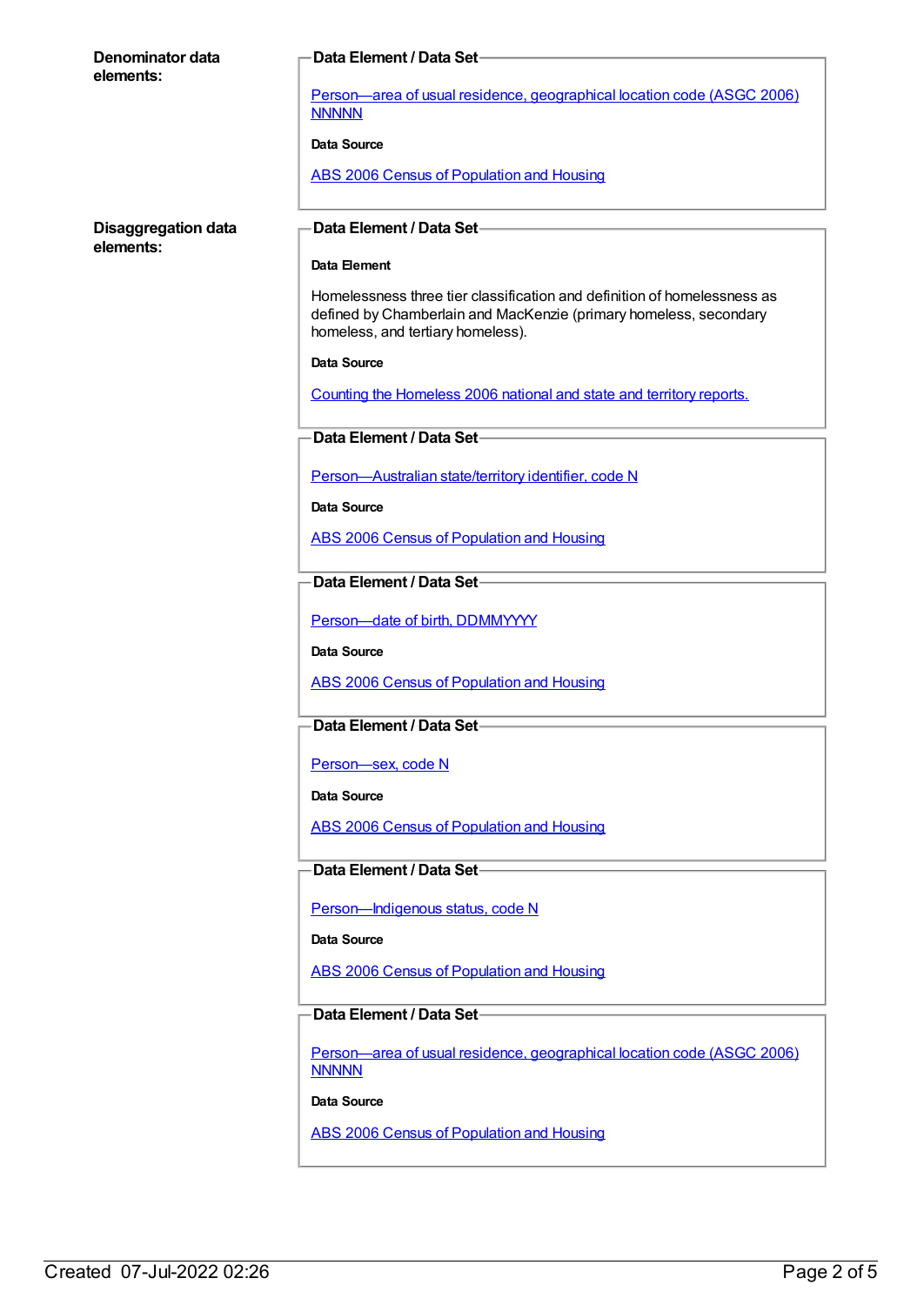**Comments:** 2006 Census data (not adjusted by undercount estimates).

No data is currently available for the numerator number of homeless Australia's for 2007-2008 and 2008-2009.

The latest data that are available refer to year 2006-2007 (specifically with the reference date 8 August 2006\_ and appear in the Chamberlain and MacKenzie national and state/territory Counting the Homeless 2006 reports. The estimates are based on data from the 2006 Census, 2006-2007 Supported Accommodation Assistance Program (SAAP) and the 3rd National Census of Homeless School Students).

At the AIHW/ABS hosted Housing and Homelessness data Workshop (30 March 2009) jurisdictional representatives agreed that the definition of homelessness for COAG reporting purposes should be as used in the National Partnership Agreement on Homelessness. It was also agreed that long term residents of caravan parks should be enumerated but are not within scope of the formal definition for homelessness.

In the National Partnership Agreement (NPA) on homelessness, homeless people are described in terms of three categories. The tree categories are consistent with those used in Counting the Homeless 2006 reports:

- Primary homelessness means people without conventional accommodation, including people living on the streets and in other public places such as parks, squatting in buildings, or using vehicles for temporary shelter (the term rough sleeping, which also appears in the NPA, is taken to be synonymous with primary homelessness.)
- Secondary homelessness means people staying in emergency or transitional accommodation and people residing temporarily with other households because they have no accommodation of their own. It also includes people staying in emergency or transitional accommodation provided by governments and non-government organisations and people residing in boarding houses for 12 weeks or less.
- Tertiary homelessness means people living in boarding houses on a medium to long term basis for over 12 weeks.

## **Representational attributes**

| <b>Representation class:</b> | Rate          |
|------------------------------|---------------|
| Data type:                   | Point in time |
| Unit of measure:             | Person        |

#### **Indicator conceptual framework**

| <b>Framework and</b> | Shelter and housing |
|----------------------|---------------------|
| dimensions:          |                     |

**Data source attributes**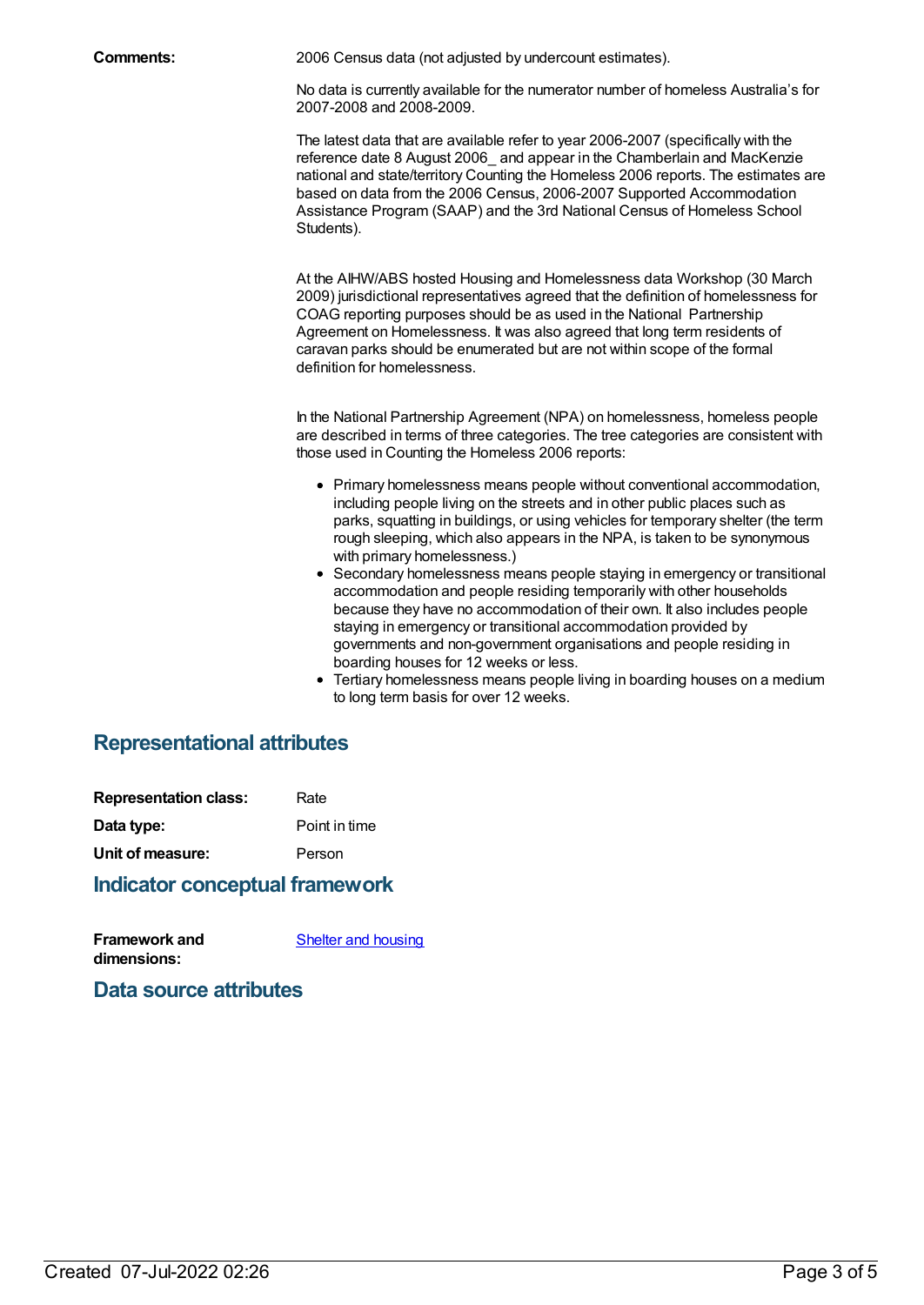ABS 2006 Census of [Population](https://meteor.aihw.gov.au/content/394447) and Housing

**Frequency**

Every 5 years

**Data custodian**

Australian Bureau of Statistics

#### **Data Source**

Counting the [Homeless](https://meteor.aihw.gov.au/content/410012) 2006 national and state and territory reports.

**Frequency**

Variable

**Data custodian**

#### **Data Source**

AIHW Supported [Accommodation](https://meteor.aihw.gov.au/content/410013) Assistance Program (SAAP) National Data Collection 2007-08

**Frequency**

Annual

**Data custodian**

Australian Institute of Health and Welfare.

#### **Data Source**

National Census of [Homeless](https://meteor.aihw.gov.au/content/426618) School Students 2006

**Frequency**

Ad hoc

**Data custodian**

### **Accountability attributes**

| <b>Reporting requirements:</b>                         | Intergovernmental Agreement on Federal Financial Relations for the National<br>Affordability Housing Agreement (NAHA), annual.                                                                                             |
|--------------------------------------------------------|----------------------------------------------------------------------------------------------------------------------------------------------------------------------------------------------------------------------------|
| <b>Organisation responsible</b><br>for providing data: | Australian Institute of Health and Welfare.                                                                                                                                                                                |
| <b>Accountability:</b>                                 | SCRGSP (Steering Committee for the Review of Government Service Provision)<br>2009.<br>National Agreement performance information 2008-09: National Affordable<br>Housing<br>Agreement, Productivity Commission, Canberra. |
| Benchmark:                                             | The report was released by the COAG Reform Council in 2010.<br>NPA on Homelessness Baseline: 104,676 Australian who are homeless in 2006.                                                                                  |
|                                                        | Benchmark: By 2013 a decrease of 7% (less than 97,350 homeless people).                                                                                                                                                    |